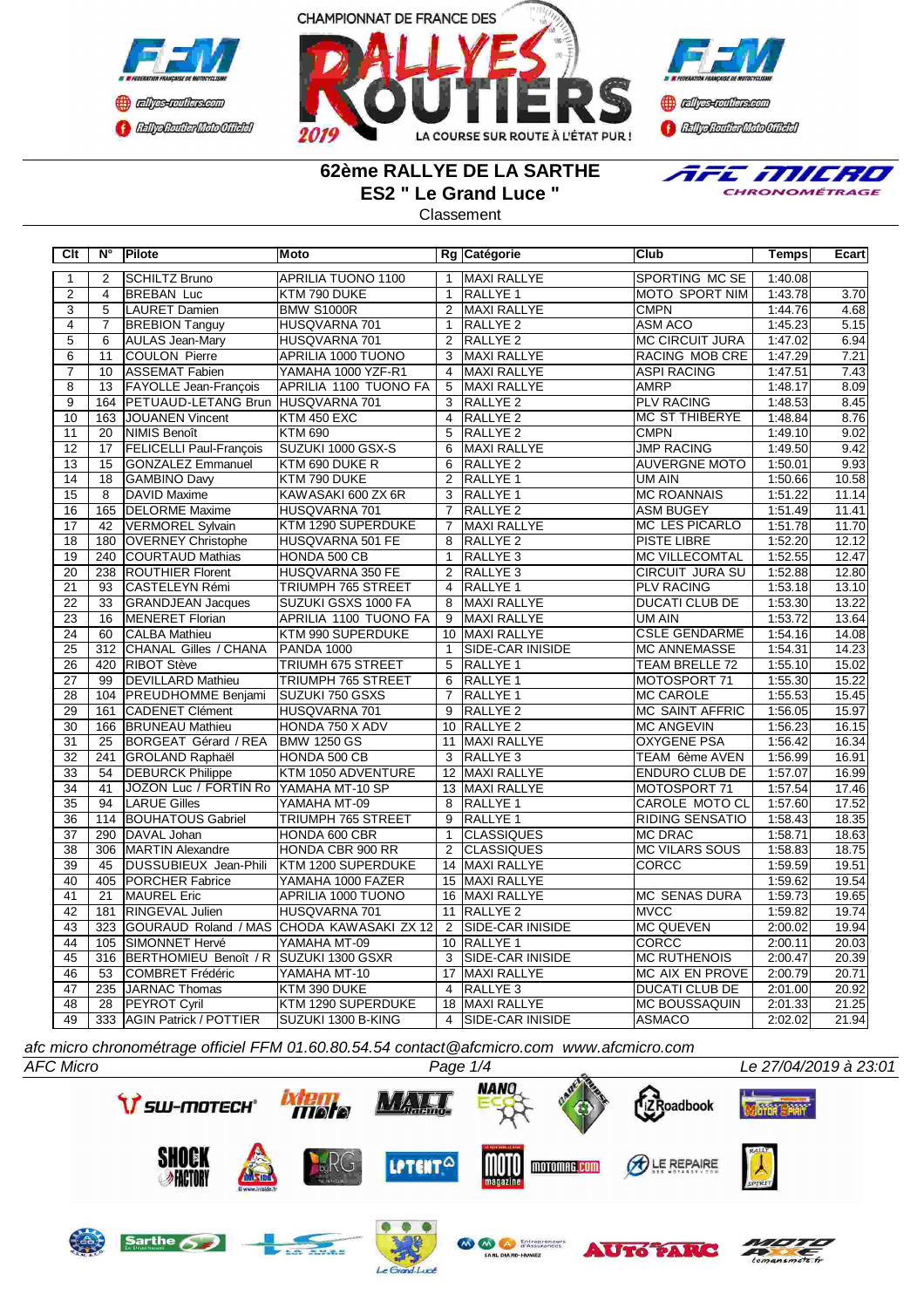



**Confederation Complementation** 

### 62ème RALLYE DE LA SARTHE ES2 " Le Grand Luce " Classement



| Clt             | $N^{\circ}$      | Pilote                             | Moto                      |                 | Rg Catégorie            | Club                   | Temps   | Ecart |
|-----------------|------------------|------------------------------------|---------------------------|-----------------|-------------------------|------------------------|---------|-------|
| 50              | 293              | DURIS Jean-Luc                     | HONDA CBR 900 RR          |                 | 3 CLASSIQUES            | <b>ACTIVBIKE</b>       | 2:02.30 | 22.22 |
| 51              |                  | 292 FORTIN Eric                    | BMW R 80 GS               | $\overline{4}$  | <b>CLASSIQUES</b>       | MOTO NATURE D'         | 2:03.01 | 22.93 |
| 52              |                  | 423 HAYE Benjamin                  | TRIUMH 675 STREET         |                 | 11 RALLYE 1             | TEAM RALLYE VA         | 2:03.15 | 23.07 |
| 53              |                  | 296 PIGEAT Richard                 | DUCATI 900 SUPERSPO       | 5               | <b>CLASSIQUES</b>       | RACING MOB CRE         | 2:03.71 | 23.63 |
| $\overline{54}$ | 438              | AMADIEU Yoann                      | HONDA 600 HORNET          |                 | 12 RALLYE 1             |                        | 2:04.34 | 24.26 |
| $\overline{55}$ | 101              | <b>BACCA Riccardo</b>              | SUZUKI 750 GSXR           |                 | 13 RALLYE 1             | PASSION VITESSE        | 2:04.38 | 24.30 |
| 56              | 301              | <b>BUFFET Valentin</b>             | YAMAHA 1000 FZR           | 6               | <b>CLASSIQUES</b>       | UM AIN                 | 2:04.81 | 24.73 |
| 57              | $\overline{313}$ | RIBES Kévin / RIBES Juli           | SUZUKI 1300 GSXR CHO      | $\overline{5}$  | <b>SIDE-CAR INISIDE</b> | <b>CORCC</b>           | 2:04.90 | 24.82 |
| $\overline{58}$ | 121              | <b>ROGER Alain</b>                 | YAMAHA MT-09              |                 | 14 RALLYE 1             | <b>MOTO TEAM 95</b>    | 2:05.10 | 25.02 |
| 59              | 332              | BOUDIER Christophe / M VOXAN VX10  |                           | 6               | <b>SIDE-CAR INISIDE</b> | <b>MC PAU ARNOS</b>    | 2:05.29 | 25.21 |
| 60              | 315              | LEPAGE Pauline / LEPA              | YAMAHA RDS MSR            | $\overline{7}$  | <b>SIDE-CAR INISIDE</b> | MC <sub>2</sub> A      | 2:05.64 | 25.56 |
| 61              | 324              | TRIGOLET Christophe / T            | SUZUKI 1300 DJ            | 8               | <b>SIDE-CAR INISIDE</b> | <b>TC 72</b>           | 2:05.88 | 25.80 |
| 62              | 426              | <b>GATE Damien</b>                 | TRIUMPH 675 STREET        |                 | 15 RALLYE 1             | <b>ESML LOUVIGNE</b>   | 2:06.02 | 25.94 |
| 63              | 113              | <b>GROSSE Johann</b>               | YAMAHA MT-09              |                 | 16 RALLYE 1             | MOTO TEAM 95           | 2:06.27 | 26.19 |
| 64              | 91               | <b>GRATIOT Caroline</b>            | HONDA 600 HORNET          |                 | 17 RALLYE 1             | <b>ASPI RACING</b>     | 2:06.32 | 26.24 |
| 65              | 456              | RICHARD David                      | KTM 690 DUKE              |                 | 12 RALLYE 2             |                        | 2:06.46 | 26.38 |
| 66              | 109              | <b>FRANCOIS Nicolas</b>            | HONDA 600 CBF             |                 | 18 RALLYE 1             | <b>GREZAC MOTO C</b>   | 2:06.80 | 26.72 |
| 67              | 168              | <b>STEPHAN Pierre</b>              | KTM 690 DUKE R            |                 | 13 RALLYE 2             | <b>MC FLEUR DE LYS</b> | 2:07.09 | 27.01 |
| 68              | 436              | GASTINEAU Matthieu / G             | <b>DUCATI 821 MONSTER</b> |                 | 19 RALLYE 1             |                        | 2:07.32 | 27.24 |
| 69              | 303              | <b>CRESCENZO Sébastien</b>         | HONDA CBR 900 RR          | $\overline{7}$  | <b>CLASSIQUES</b>       | MOTO SPORT 71          | 2:07.56 | 27.48 |
| 70              | 329              | CHOIN Albert / BORDAS              | CHODA 1000 GSXR           | 9               | SIDE-CAR INISIDE        | UM AUBE                | 2:07.67 | 27.59 |
| 71              | 46               | DOSMAS Philippe / DOS              | BMW R1200 GSA             | 19              | MAXI RALLYE             | LA MAIN AU PANIE       | 2:07.71 | 27.63 |
| $\overline{72}$ | 412              | <b>NOEL Manuel</b>                 | <b>TRIUMPH 1050 TIGER</b> | 20              | MAXI RALLYE             |                        | 2:07.73 | 27.65 |
| 73              | 460              | <b>MADIOT Laurent</b>              | MOTORBIKE 400 DRZ         | 5               | <b>RALLYE 3</b>         | TEAM BRELLE 72         | 2:07.93 | 27.85 |
| $\overline{74}$ | 243              | <b>DUHAMEL Théo</b>                | HONDA 500 CB              | 6               | RALLYE <sub>3</sub>     | <b>GMT 94</b>          | 2:08.14 | 28.06 |
| 75              | 95               | LOUSSEREAUX David                  | TRIUMH 675 STREET         |                 | 20 RALLYE 1             | <b>ACTIVBIKE</b>       | 2:08.39 | 28.31 |
| 76              | 421              | <b>FILLON Joël</b>                 | HONDA 600 HORNET          | 21              | <b>RALLYE 1</b>         | <b>ASM ACO</b>         | 2:08.83 | 28.75 |
| $\overline{77}$ | 44               | <b>BASELLO Florent</b>             | HONDA 1000 AFRICA TW      |                 | 21 MAXI RALLYE          | <b>CORCC</b>           | 2:09.06 | 28.98 |
| 78              | 162              | <b>DUPUIS-MAURIN Valéry</b>        | KAWASAKI 650 ER6          |                 | 14 RALLYE 2             | <b>MC DRAC</b>         | 2:09.67 | 29.59 |
| 79              | 291              | <b>THEILLAC Thierry</b>            | DUCATI 900 SUPERSPO       | 8               | <b>CLASSIQUES</b>       | <b>MC ANGOUMOISI</b>   | 2:09.70 | 29.62 |
| 80              | 123              | <b>MOREAU Loane</b>                | <b>TRIUMPH STREET</b>     |                 | 22 RALLYE 1             | <b>ASM ARMAGNAC</b>    | 2:10.02 | 29.94 |
| 81              | 246              | <b>DION Fabrice</b>                | KTM 390 DUKE              | $\overline{7}$  | <b>RALLYE 3</b>         | <b>MC FLEUR DE LYS</b> | 2:10.49 | 30.41 |
| 82              | 463              | AUBEY Maxime                       | HONDA 500 CB              | 8               | RALLYE <sub>3</sub>     |                        | 2:10.96 | 30.88 |
| 83              | 454              | MENERET Mickaël                    | KTM 690 DUKE R            | 15              | RALLYE <sub>2</sub>     |                        | 2:11.04 | 30.96 |
| 84              | 233              | COLLIOT Philippe                   | HONDA 500 CB              | 9               | RALLYE <sub>3</sub>     | <b>AVENIR MOTO</b>     | 2:11.19 | 31.11 |
| 85              | 249              | <b>BOURGEOIS Quentin</b>           | HONDA 500 CB              |                 | 10 RALLYE 3             | <b>MC FLEUR DE LYS</b> | 2:11.42 | 31.34 |
| 86              | 407              | LEBOUC Sébastien                   | APRILIA 1000 TUONO        | 22              | MAXI RALLYE             | <b>ASM ACO</b>         | 2:11.73 | 31.65 |
| 87              | 327              | CAMUS Christian / CAMU             | SUZUKI 1100 GSXR          |                 | 10 SIDE-CAR INISIDE     | LA MAIN AU PANIE       | 2:11.80 | 31.72 |
| $\overline{88}$ | 242              | <b>DUHAMEL Daniel</b>              | HONDA 500 CB              |                 | 11 RALLYE 3             | <b>GMT 94</b>          | 2:12.23 | 32.15 |
| 89              |                  | 408 LEROUX David                   | <b>BMW 1150 ROCKSTER</b>  |                 | 23 MAXI RALLYE          | <b>ASM ACO</b>         | 2:12.41 | 32.33 |
| $\overline{90}$ | 452              | <b>MARTINEAU Bertrand</b>          | YAMAHA MT-07              |                 | 16 RALLYE 2             | <b>MOTO LIBERTE</b>    | 2:12.43 | 32.35 |
| $\overline{91}$ |                  | 232 FOLTZER Jean-Pierre            | KTM 390 DUKE              |                 | 12 RALLYE 3             | <b>MC HAUT SAONOI</b>  | 2:12.50 | 32.42 |
| 92              | 297              | LACOSTE Christian                  | YAMAHA 750 SUPER TE       | 9               | <b>CLASSIQUES</b>       | UM AIN                 | 2:12.67 | 32.59 |
| 93              | 117              | <b>BROUSTE Laurent</b>             | <b>TRIUMPH 675 STREET</b> |                 | 23 RALLYE 1             | <b>MTT HERBLINOIS</b>  | 2:12.70 | 32.62 |
| 94              | 328              | VIEMONT Laurent / VIEM SUZUKI 1300 |                           |                 | 11 SIDE-CAR INISIDE     | CORCC                  | 2:12.72 | 32.64 |
| $\overline{95}$ | 461              | <b>PORCHER Gilles</b>              | HONDA 500 CBX             |                 | 13 RALLYE 3             |                        | 2:12.96 | 32.88 |
| 96              | 317              | <b>BACON Franck / CHOPA</b>        | KTM RC8R CHODA            | $\overline{12}$ | <b>SIDE-CAR INISIDE</b> | <b>RACING MOB CRE</b>  | 2:13.28 | 33.20 |
| 97              | 409              | LE DUIN Jérôme                     | HONDA CB 1000 R           |                 | 24 MAXI RALLYE          |                        | 2:13.46 | 33.38 |
| 98              |                  | 433 PORE Benoît                    | HONDA 900 CBR             |                 | 24 RALLYE 1             |                        | 2:13.47 | 33.39 |

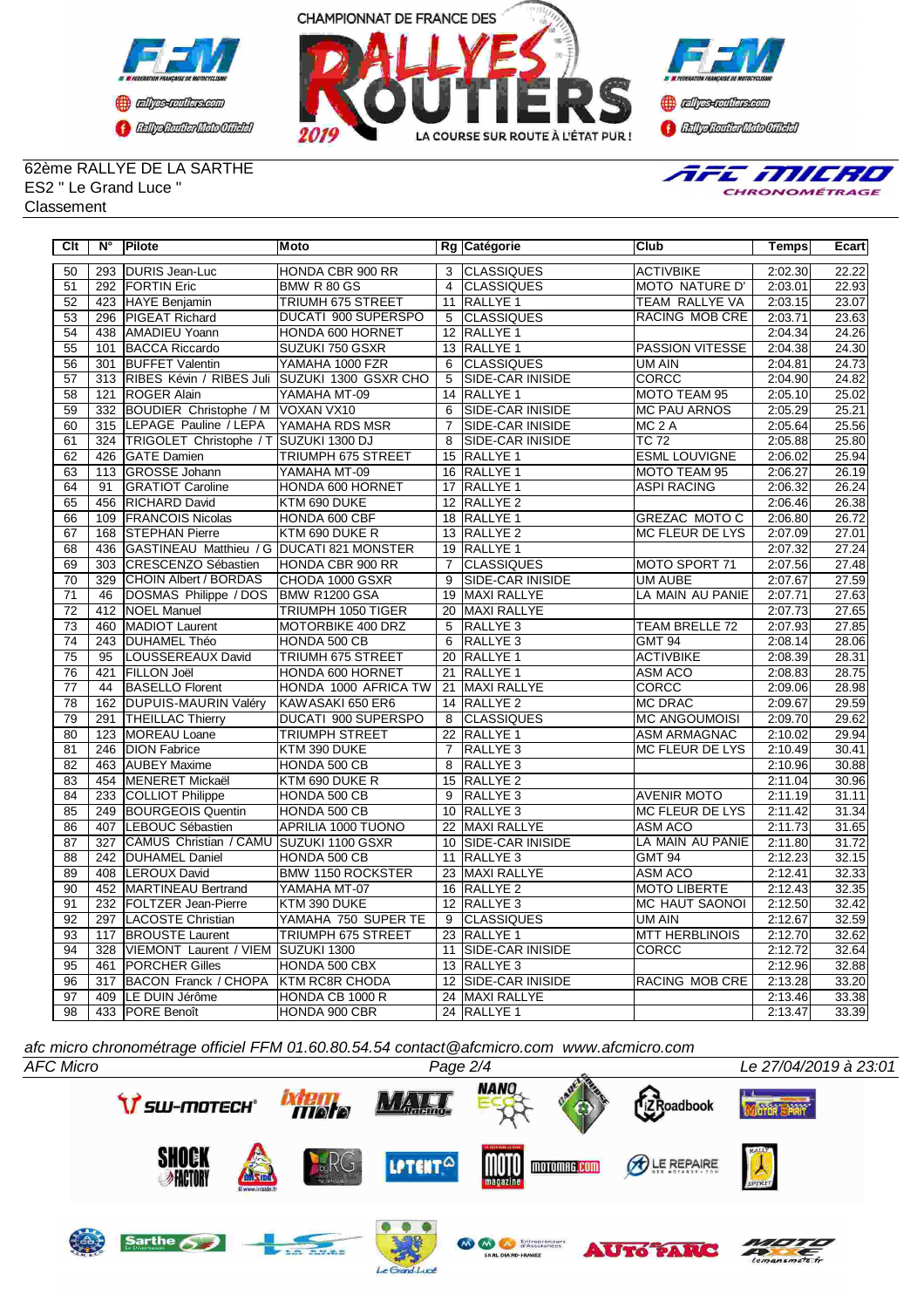



**Confederation CENTRAL MEDICATE** 

### 62ème RALLYE DE LA SARTHE ES2 " Le Grand Luce " Classement



| Clt              | N°  | <b>Pilote</b>                        | Moto                         |                 | Rg Catégorie        | Club                  | <b>Temps</b> | Ecart   |
|------------------|-----|--------------------------------------|------------------------------|-----------------|---------------------|-----------------------|--------------|---------|
| 99               | 40  | <b>BEALLE Emmanuel</b>               | DUCATI 1200 MONSTER          |                 | 25 MAXI RALLYE      | <b>TEAM BIKE 71</b>   | 2:13.71      | 33.63   |
| 100              | 424 | GAREST Johan                         | KAWASAKI 636 ZX6R            |                 | 25 RALLYE 1         | <b>TEAM RALLYE VA</b> | 2:13.74      | 33.66   |
| 101              | 31  | <b>POTIER Guillaume</b>              | <b>DUCATI 1260 MULTISTR</b>  |                 | 26 MAXI RALLYE      | <b>MOTO SPORT NIM</b> | 2:14.04      | 33.96   |
| 102              | 450 | <b>DUBUC Pierre-Adrien</b>           | KAWASAKI 650 ER6             |                 | 17 RALLYE 2         | <b>TEAM NOLAN</b>     | 2:14.10      | 34.02   |
| 103              | 170 | <b>GILLI Aurélien</b>                | YAMAHA MT-07                 |                 | 18 RALLYE 2         | PIT LANE ENDURA       | 2:14.11      | 34.03   |
| 104              | 458 | GOUBET Jean-Christoph                | <b>KTM 690 SM</b>            |                 | 19 RALLYE 2         | MC FLEUR DE LYS       | 2:14.40      | 34.32   |
| 105              | 58  | <b>BOURGEOIS Frédéric</b>            | KTM 1290 SUPERDUKE           | 27              | <b>MAXI RALLYE</b>  | <b>ESPACE TOUT TE</b> | 2:14.42      | 34.34   |
| 106              | 261 | COUDURIER Thierry                    | YAMAHA 350 RDLC              | $\mathbf{1}$    | <b>ANCIENNES</b>    | <b>MC ARBUSIGNY</b>   | 2:14.57      | 34.49   |
| 107              | 179 | CANET Jean-François                  | KTM 690 SMCR                 |                 | 20 RALLYE 2         | <b>TRAJECTOIRE JP</b> | 2:15.93      | 35.85   |
| 108              | 406 | <b>BOISSERIE Philippe</b>            | <b>APRILIA 1100 TUONO FA</b> |                 | 28 MAXI RALLYE      | <b>ASMACO</b>         | 2:16.28      | 36.20   |
| 109              | 411 | JACQUEMIN Franck                     | SUZUKI 1000 GSXR             |                 | 29 MAXI RALLYE      |                       | 2:17.36      | 37.28   |
| 110              | 462 | <b>DEBERTEIX Yann</b>                | HONDA 500 CB                 |                 | 14 RALLYE 3         |                       | 2:17.39      | 37.31   |
| 111              | 422 | JOYAU Laurent                        | YAMAHA MT-09                 | 26              | <b>RALLYE 1</b>     |                       | 2:17.89      | 37.81   |
| 112              | 471 | CHAPON Cédric                        | MOTO GUZZI 1000 GT           |                 | 10 CLASSIQUES       |                       | 2:18.30      | 38.22   |
| 113              | 172 | <b>SCHMUCK Patrick</b>               | YAMAHA 530 T MAX             | 21              | <b>RALLYE 2</b>     | <b>UM MARNE</b>       | 2:18.82      | 38.74   |
| 114              | 61  | BARRIOT Jean-Christoph               | KTM 990 SMT                  |                 | 30 MAXI RALLYE      | CM <sub>2</sub>       | 2:19.52      | 39.44   |
| 115              | 410 | <b>PACCAULT Renan</b>                | <b>DUCATI 1100 HYPERMO</b>   | 31              | MAXI RALLYE         |                       | 2:19.58      | 39.50   |
| 116              | 304 | MENARD Frédéric                      | SUZUKI 400                   | 11              | <b>CLASSIQUES</b>   | <b>TEAM PERFORMA</b>  | 2:19.63      | 39.55   |
| 117              | 435 | LAVIGNASSE Jean-Pierr                | YAMAHA 600 R6                | 27              | <b>RALLYE 1</b>     |                       | 2:19.82      | 39.74   |
| 118              | 236 | CRESCENCIO Pedro                     | KAWASAKI 400 NINJA           |                 | 15 RALLYE 3         | <b>ASM ACO</b>        | 2:19.93      | 39.85   |
| 119              | 299 | <b>GUILLEMOT Frédéric</b>            | YAMAHA 750                   | 12              | <b>CLASSIQUES</b>   | <b>MC DREUX</b>       | 2:20.66      | 40.58   |
| 120              | 231 | <b>GRASSIAN Baptiste</b>             | HUSQVARNA 401                | 16              | RALLYE <sub>3</sub> | <b>CORCC</b>          | 2:20.78      | 40.70   |
| $\overline{121}$ | 115 | <b>DELACROIX Alain</b>               | <b>TRIUMPH 765 STREET</b>    | $\overline{28}$ | <b>RALLYE 1</b>     | <b>STANISLAS MC</b>   | 2:21.66      | 41.58   |
| 122              | 429 | <b>ROQUAIN Kevin</b>                 | SUZUKI 600 GSR               | 29              | RALLYE <sub>1</sub> | <b>MRT 72</b>         | 2:21.68      | 41.60   |
| $\overline{123}$ | 173 | MESSEGHEM Christian                  | KAWASAKI 650 VERSYS          | 22              | <b>RALLYE 2</b>     | MC du COMMINGE        | 2:21.77      | 41.69   |
| 124              | 432 | MASSON Hugues-Olivier/               | YAMAHA MT-09 TRACER          |                 | 30 RALLYE 1         |                       | 2:22.98      | 42.90   |
| 125              | 30  | MOTTAZ Rémi                          | HONDA 1300 CB S              | 32              | <b>MAXI RALLYE</b>  | <b>MGB MOTO</b>       | 2:23.07      | 42.99   |
| 126              | 455 | <b>KERN Simon</b>                    | HYOSUNG COMET 650 G          |                 | 23 RALLYE 2         |                       | 2:23.22      | 43.14   |
| 127              | 470 | LOUIS Cyril                          | KAWASAKI GPZR NINJA          | 13              | <b>CLASSIQUES</b>   |                       | 2:23.58      | 43.50   |
| 128              | 330 | QUILBAULT Jimmy / BEN HONDA 1000 CBR |                              |                 | 13 SIDE-CAR INISIDE | <b>MC MONTGENOIS</b>  | 2:23.68      | 43.60   |
| 129              | 449 | <b>SAUVAGE Mathias</b>               | KAWASAKI 650 ER6             | 24              | <b>RALLYE 2</b>     | FFMC <sub>60</sub>    | 2:24.57      | 44.49   |
| 130              | 434 | <b>DELPLANQUE Romain</b>             | HONDA 600 CBR RR             |                 | 31 RALLYE 1         | FFMC <sub>60</sub>    | 2:27.22      | 47.14   |
| 131              | 247 | EVERARD DE HARZIR AI HONDA 500 CB    |                              | 17              | <b>RALLYE 3</b>     | UM AIN                | 2:28.18      | 48.10   |
| 132              | 55  | <b>LAMOUR Marc</b>                   | HONDA 1100 CBR               |                 | 33 MAXI RALLYE      | VAL DE SEINE 76       | 2:28.27      | 48.19   |
| 133              | 427 | <b>DUJARRIER Thierry</b>             | YAMAHA MT-09                 | 32              | <b>RALLYE 1</b>     |                       | 2:28.81      | 48.73   |
| 134              | 437 | MORSALINE Thibaud                    | HONDA 600 HORNET             |                 | 33 RALLYE 1         |                       | 2:29.38      | 49.30   |
| 135              | 251 | <b>GERMANIQUE Pascal</b>             | KTM 390 DUKE                 |                 | 18 RALLYE 3         | <b>MC VERO</b>        | 2:30.45      | 50.37   |
| 136              | 267 | MARTIN Eric                          | SUZUKI 750 GS                | 2               | <b>ANCIENNES</b>    | <b>MC VILLECOMTAL</b> | 2:31.99      | 51.91   |
| 137              | 464 | <b>LECARDRONNEL Lucas</b>            | YAMAHA 125 YZF-R             |                 | 19 RALLYE 3         |                       | 2:32.48      | 52.40   |
| 138              | 262 | ZABRONIECKA Joël                     | HONDA 900 BOL D'OR           | 3               | <b>ANCIENNES</b>    | <b>AVENIR MOTO</b>    | 2:33.31      | 53.23   |
| 139              | 457 | LAROCHE Sébastien                    | YAMAHA XSR 700               | $\overline{25}$ | <b>RALLYE 2</b>     |                       | 2:33.41      | 53.33   |
| 140              | 319 | GUGLIELMI Séverine / B               | HONDA 1000 CBR               |                 | 14 SIDE-CAR INISIDE | MC AIX EN PROVE       | 2:37.31      | 57.23   |
| 141              | 430 | GARNIER Mickaël                      | <b>TRIUMPH 675 STREET T</b>  |                 | 34 RALLYE 1         |                       | 2:37.85      | 57.77   |
| 142              | 308 | <b>STEPHAN PHILIPPE</b>              | YAMAHA 350 RDLC              |                 | 14 CLASSIQUES       | MOTO TEAM 95          | 2:38.70      | 58.62   |
| 143              | 268 | <b>RENAULT Laurent</b>               | HONDA CX500                  | $\overline{4}$  | <b>ANCIENNES</b>    | AS ROTO SPORT         | 2:42.66      | 1:02.58 |
| 144              | 273 | <b>ZABRONIECKA Sylvie</b>            | HONDA 900 BOL D'OR           | 5               | <b>ANCIENNES</b>    | <b>AVENIR MOTO</b>    | 2:43.97      | 1:03.89 |
| 145              |     | 300 FANIEN Gilles                    | <b>HONDA 600 TRANSALP</b>    |                 | 15 CLASSIQUES       | <b>GMT 94</b>         | 2:49.60      | 1:09.52 |
| 146              |     | 325 ERAGNE Olivier / ERAG            | SUZUKI 1000                  |                 | 15 SIDE-CAR INISIDE | LA MAIN AU PANIE      | 2:59.42      | 1:19.34 |

# **Sous réserve d'homologation par le jury**